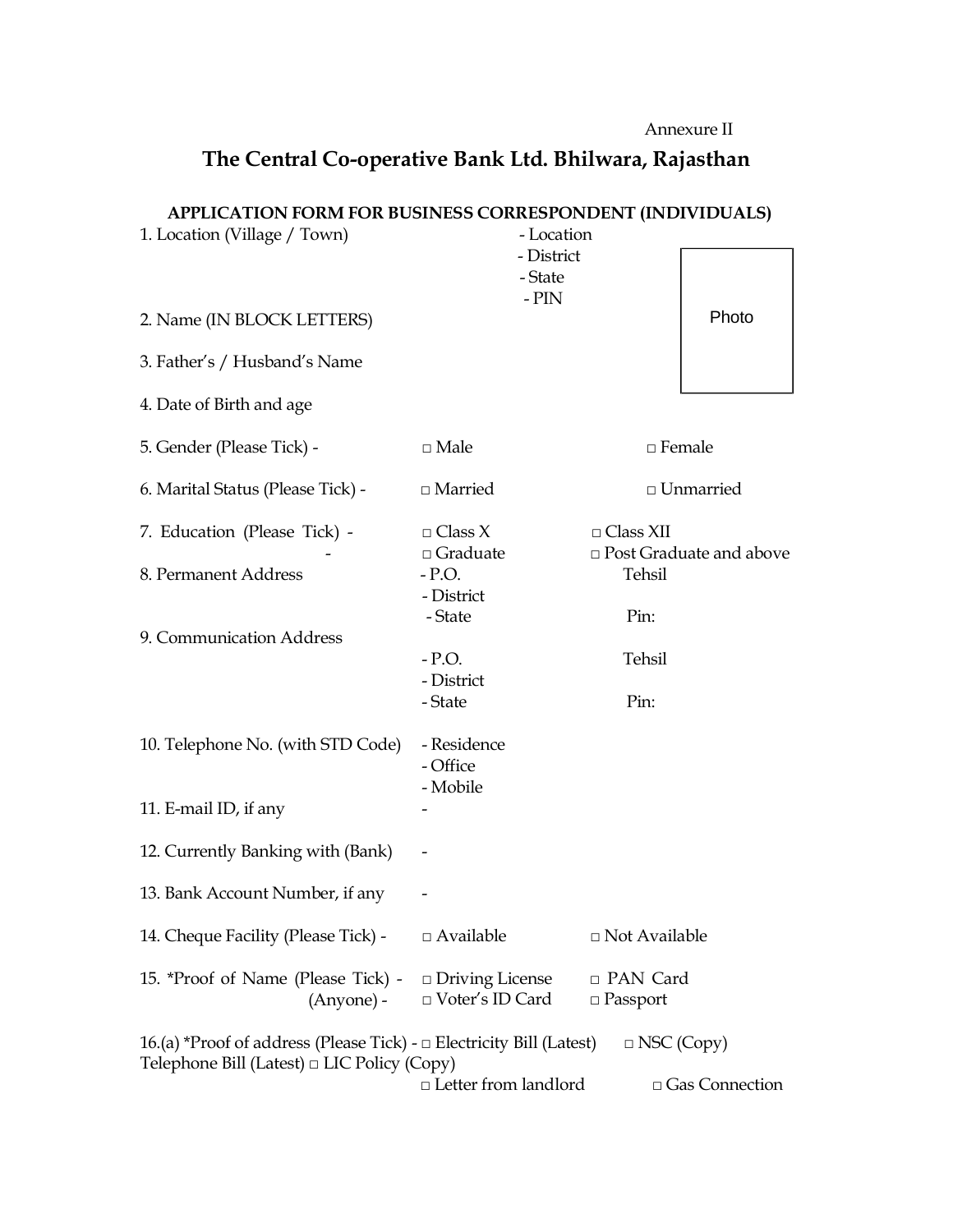16 (b) PAN NO.

| 17. Present Business /                                                                                                                                                                                                                                                             |                                                                                |                     |  |  |
|------------------------------------------------------------------------------------------------------------------------------------------------------------------------------------------------------------------------------------------------------------------------------------|--------------------------------------------------------------------------------|---------------------|--|--|
| Occupation, if any                                                                                                                                                                                                                                                                 |                                                                                |                     |  |  |
| 18. Computer Literacy:<br>19. If yes, nature of qualification:                                                                                                                                                                                                                     | $\Box$ Yes                                                                     | $\square$ No        |  |  |
| 20. If you already own a business or are working your revenue / income per month<br>including pension if any is<br>(Please enclose copy of I.T. Return / pension payment certificate)<br>21. Do you have any experience<br>in selling financial products? If<br>yes, give details. | Less than Rs.5000 Rs.5000 - Rs.10000<br>Rs.20000 - Rs.30000 More than Rs.30000 | Rs.10000 - Rs.20000 |  |  |
| 22. Languages known (say fluent / not so fluent)                                                                                                                                                                                                                                   |                                                                                |                     |  |  |
| Read                                                                                                                                                                                                                                                                               | Write                                                                          | <b>Speak</b>        |  |  |
| English<br>Hindi<br>Regional<br>Language<br>(specify)<br>Any other (specify)<br>23. No. of years of stay in<br>the town $/$ village                                                                                                                                                | In town                                                                        | In village          |  |  |
| 24. Do you have any police records? If yes, give details.                                                                                                                                                                                                                          |                                                                                |                     |  |  |
| 25. Names, address and occupation :<br>of two people to whom reference<br>can be made.<br>26. Political Affiliation, if any                                                                                                                                                        |                                                                                |                     |  |  |
| 27. Default if any to Banks / Financial Institutions:                                                                                                                                                                                                                              |                                                                                |                     |  |  |
| 28. Infrastructure available: (Office, area, location, computer, Internet, Tel No. etc:                                                                                                                                                                                            |                                                                                |                     |  |  |
| 29. Name of the office from which retired.                                                                                                                                                                                                                                         |                                                                                |                     |  |  |
| 30. Position at the time of retirement.<br>(Pl give brief of various positions held and role)<br>31. Any disciplinary action taken against you while in service<br>(if Yes, please give details. Please enclose a certificate of Conduct from your last the<br>employer)           |                                                                                |                     |  |  |

32. Particulars of liabilities.